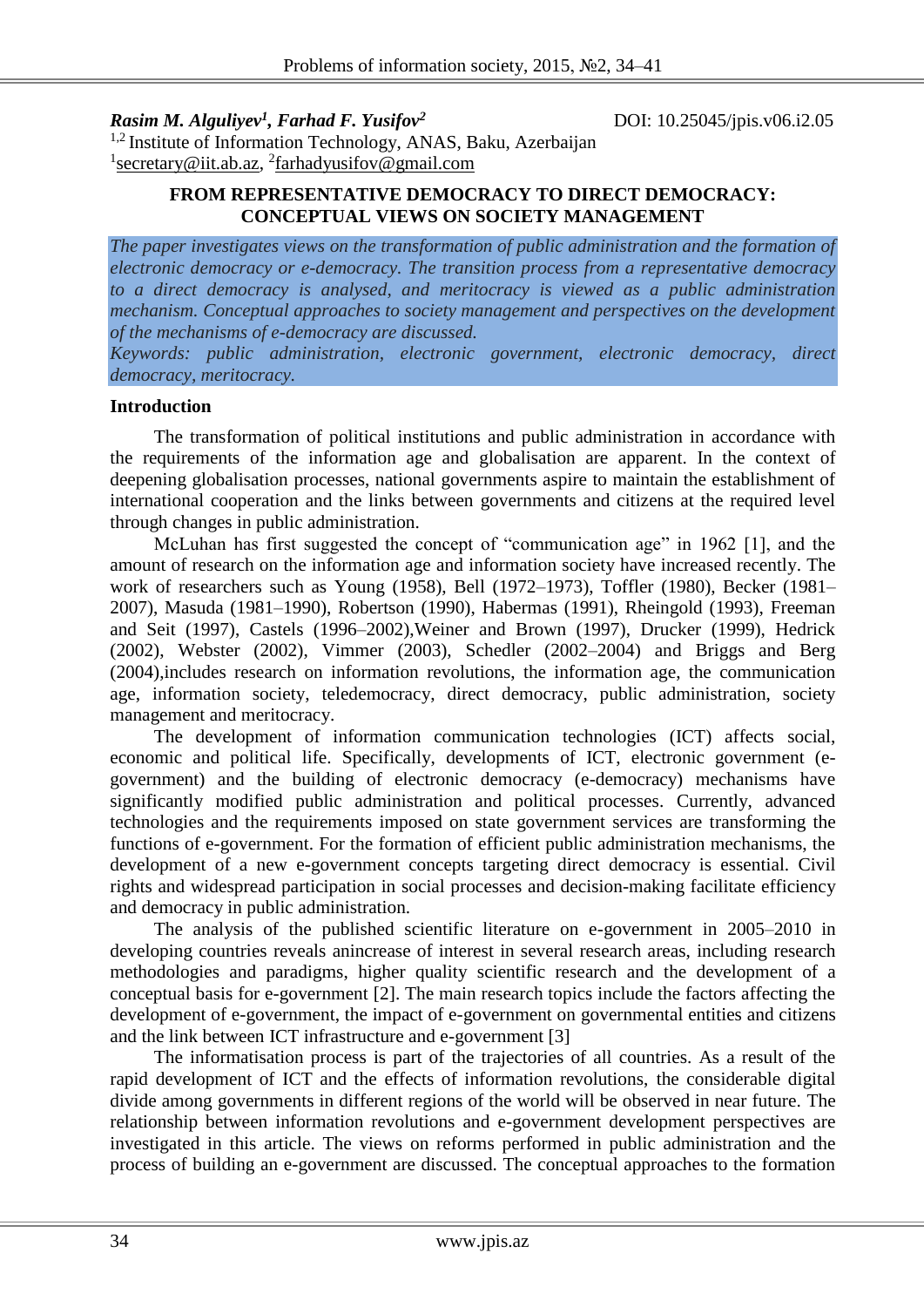of e-democracy, meritocracy and the society are commented upon. The factors affecting the transition to an information society and the development of e-democracy mechanisms are described.

#### **The impact of information revolutions on the formation of e-government**

Because of globalisation processes, the role of information in society is increasing. If we consider the evolution of society from the perspective of the broadening role of information in human life, several information revolutions are apparent [4,5]. The establishment of new communication tools and the emergence of new technologies in the sphere of information processing have led to the reformation of the relations between the government and citizens.

Through the process of computerisation, informatisation relieves workers from everyday routine tasks by providing secure access to information resources, leading to the opportunity for high-level automatisation of information processing in the government, production and social spheres. Economic development and the informatisation of social relations stimulate reforms in government administration in accordance with the demands of the information age. The formation of e-government leads to transformation in all spheres of society, which creates qualitatively new information and communication environment for the realisation of direct democracy [6].In comparison with an industrial society, more information is produced and consumed in an information society. This, in turn, causes the share of intellectual labour to expand, requiring people's creative skills and increasing the need for knowledge.

All countries implement the informatisation process differently depending on their level of development. There are national informatisation programs pursued by the governments that take into account local characteristics.The rapid development of information technologies and the impact of information revolutions will lead to digital divide between regions of the world in the near future. The incorrect selection of informatisation strategy can affect all spheres of activity. According to another approach, information revolutions are one means of transforming financialeconomic relations globally. In the near future, information revolutions could substantively affect public administration mechanisms and lead to the formation of new political structures.

Traditional mechanisms for managing society (e.g., taxes, regulation, licensing, etc.) are considered increasingly inefficient. The impact of information revolutions on public administration necessitates the establishment of new mechanisms or international management structures. Specific mechanisms include a well-developed infrastructure to enable the rapid adaptation to any changes in public administration and a legislative framework for the protection of intellectual property rights. Yet, the pace of technological revolutions will trigger the deepening of inequality and digital divide among nations.

## **The transformation of public administration and electronic democracy**

Communication or information revolutions alter management concepts and political technologies. These modifications necessitate the formation of e-government as a technological solution to several management issues, and the projection of relations between the state and citizen to the virtual space. In this regard, the attempts to increase the activities of governments and to create an electronic space to achieve political power are understandable.

Rahman et al. [7] identify the potential factors of applying e-government in their literature review on e-government, classifying those factors into four categories: institutional, resources, access opportunities and legal aspects. Chen et al. [8] suggest tools and strategies for the application of e-government. Ozkan et al. [9] show that an increasing number of countries have adopted the e-government strategy after considering the advantages such as the strengthening of activities in the sphere of public administration and increased efficiency. Sharif et al. [9] state that e-government formation depends on technological issues and the complicating human, social, cultural and economic factors. Bwalya et al. [11] comment on problems encountered in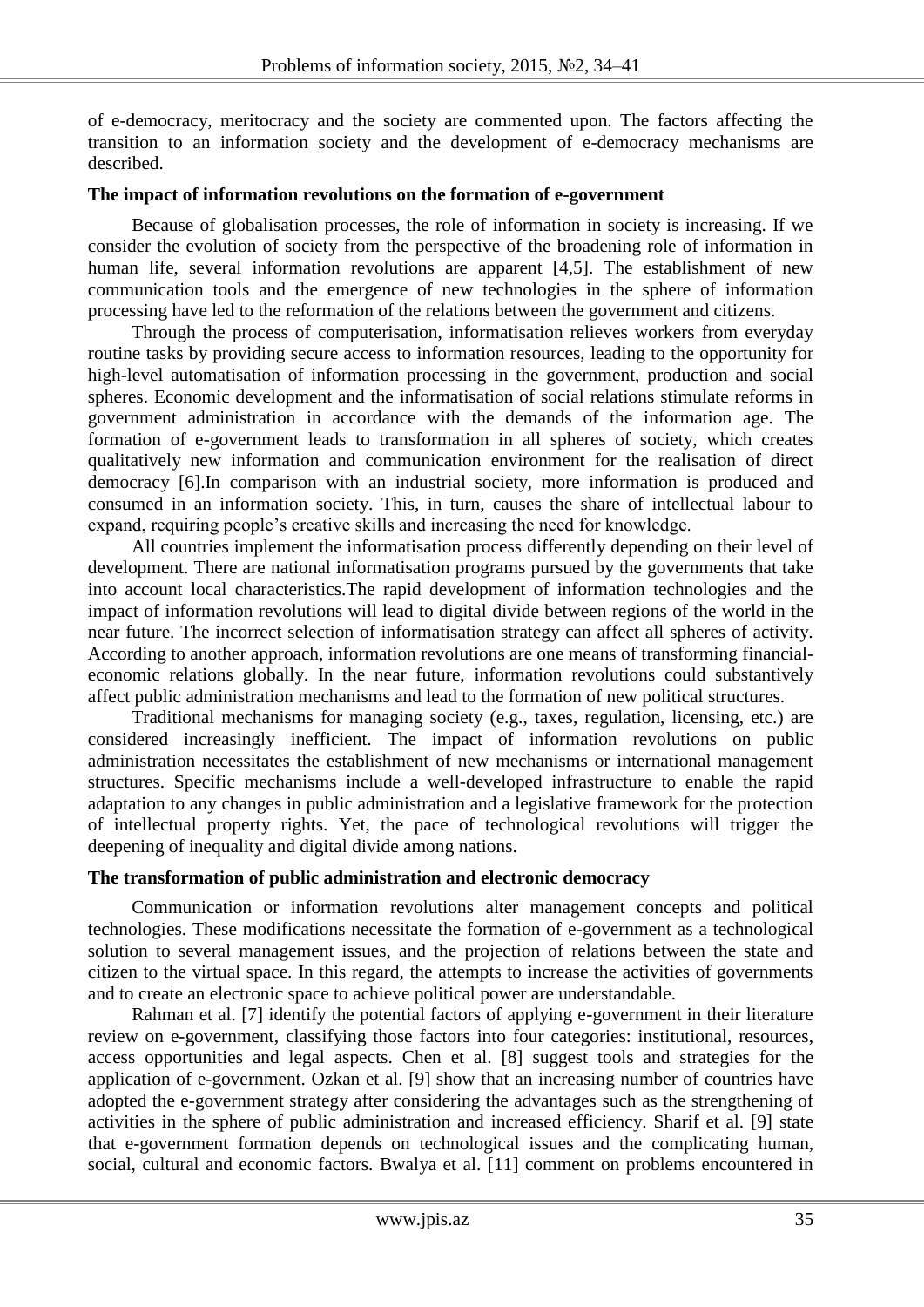the sphere of e-government formationin developing countries. Alshehri et al. [12] have analysed recent research regarding the stages of e-government and existing problems and advantages in e-government. The research of Siskos et al. [13] recommends a system consisting of eight criteria to assesse-government. The assessment of e-government is based on four parameters: infrastructure, investment, electronic processes and users' attitude.

The formation of electronic technologies and their use in public administration changes the character of administration. Authority in an information society derives from new structure and administration principles, with approaches focussed on electronic administration. The notion of electronic administration is characterised by the establishment of horizontal rather than vertical administration due to fewer normative restrictions on administrative activity and organisations. Authority differs from traditional administration in which state authority and administration is postulated as the highest level of hierarchy in decision making. This form of new management is distinguished from the hierarchy model of administration, and it is considered to be more efficient in satisfying the public demand.

The differences between traditional government and the new administration concept c0an be identified based on several criteria. Unlike the traditional government, the main features of the new administration are consent, bargaining and agreement. If traditional government preferred legislation and regulations, the new administration principles and the source of governmental authority in a networked society mainly include commissions, forums and democratically organised groups. If previously administrative information was centralised and closed, now information is shared, open, transparent and discussed in network forums.

The research shows that the views of researchers on the realisation of reforms in public administration and the concept of e-government formation differ. Some researchers suggest that the initiatives completely differ from previous approaches or that e-government formation increases the efficiency of governmental activities and forms an implicitly new public administration model. Other researchers have a more cautious stance and consider e-government as a new tool for solving the existing problems. In this regard, three elements of e-government have been identified [14,15]:

- 1. Electronic democracy and participation –the formation of public opinion and decision making with the help of electronic tools (e-voting, citizen networks, etc.)
- 2. Electronic production network –a tool for cooperation among public institutions and civil society institutions.
- 3. Electronic public services –the provision of services to users, citizens or the business sector via national, regional or local portals.

The first element is related to a political system in general, and the other two elements can be seen as the continuation of the reforms achieved at any level [14]. Efficiency in administration can be achieved through the active participation of citizens and civil societies in the process of political-administrative decision making. According to some researchers, the transition from the term e-government to e-democracy is necessary [16-19]. The framework of this process is built through an increase in the trust of government agencies and a corresponding trust in citizens. The development of democratic institutions and the use of ICT and information infrastructure for the purpose of broadening the participation of citizens in public and political processes reflect the essence of e-democracy [17,19,20]. In the broad sense, e-democracy can be defined as the engagement of citizens and organisations in political processes by considering their thoughts and opinions. Reviewing the evolution of the notion of e-government reveals several important phases of its development. First, the notion of "teledemocracy" emerged with the creation of cable television at the end of the 1960s and the beginning of the 1970s [21, 22]. According to some researchers, teledemocracy can be viewed as the precursor of e-democracy. Teledemocracy is expressed as enabling the participation of citizens in any political debate by using the television andtelephone at the same time. The viewer ofany political event on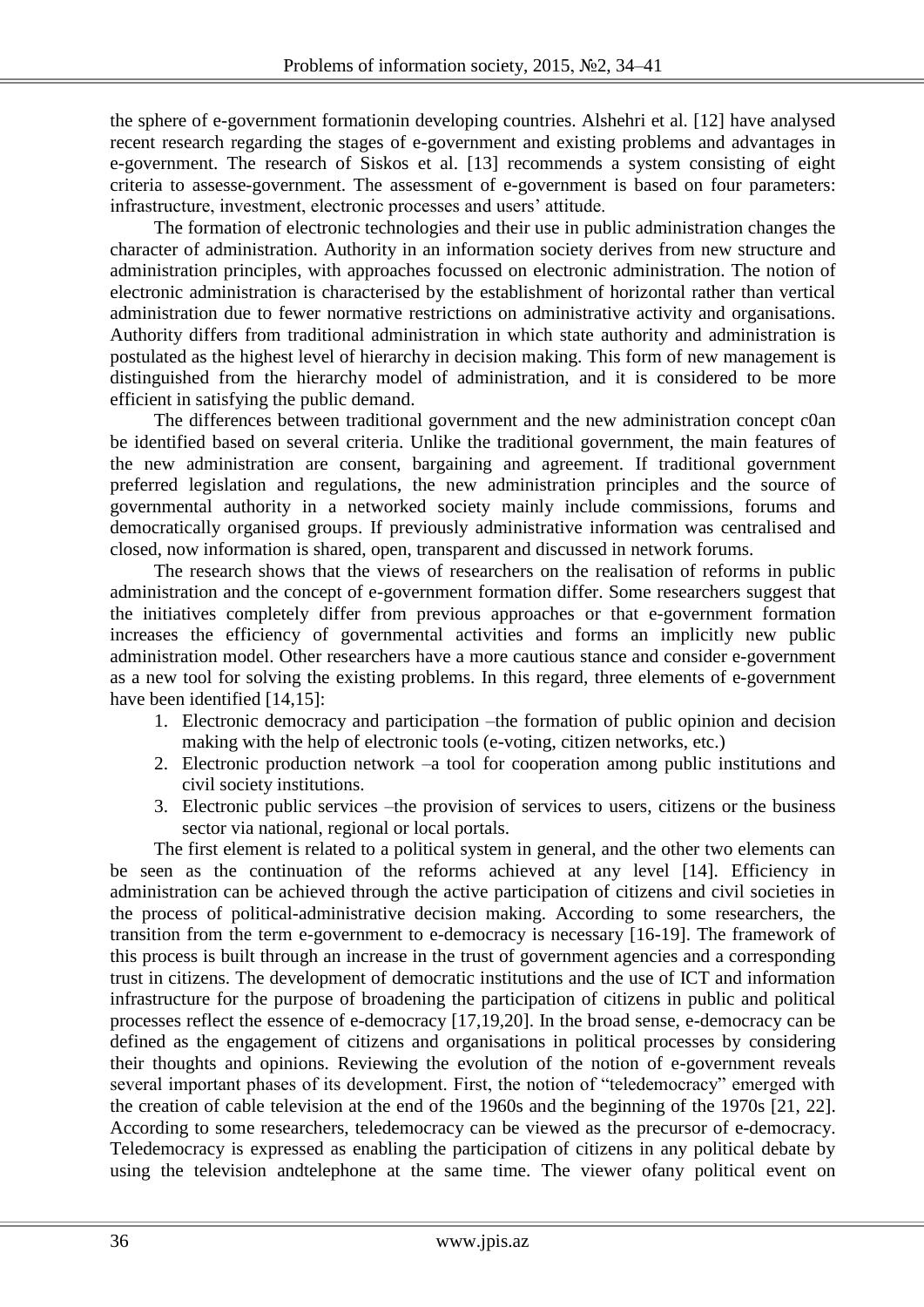television can participate in that event by using the telephone. The main purpose of teledemocracy was the participation of citizens in political processes and the realisation of structural reforms based on the existing technical feasibilities of communication tools [21,22]. However, in the 1980s, the experiments conducted using the television and telephone neither determined the establishment of new form of democracy, nor the efficiency of the participation of citizens in political processes.

Teledemocracy constituted the framework for a future "electron republic" [23, 24], resting on the theoretical foundations of reforms in the sphere of public administration developed by Habermas at the end of the 1980s [25]. Based on Habermas' theories, researchers have studied the mutual relationship between new technologies, the formation of the structure of civil society and the impact of information infrastructure and the Internet on democracy. The research conducted on cyberspace formation led to the emergence of the notion of "cyberdemocracy", which started to be considered as a main concept of the transformation to e-democracy [18, 26, 27]. In this period, the concept of the "virtual society" suggested by Rheingold was justified by the fact that computer networks would become a tool to stimulate the formation of necessary social capital for the strengthening of democratic values [26].

The first stages of the formation of e-democracy confined citizens' access to information to that which was publicly important, and included the opportunity to vote on government decisions. In subsequent evolution processes, the opportunities of both parties were widened and an opportunity was created to select the extent of participation in processes of citizens [27-30]. This was considered to be an opportunity for citizens to express their opinion freely at any level of decision making and to increase transparency considerably.

In the literature, different concepts of e-government and e-democracy exist. ICT experts believe that e-democracy must be viewed as an integral part of e-government. Experts on the social sphere have the opposite perspective, which is that e-government must be viewed as an integral part of e-democracy. It can be concluded that e-government is created by the initiative of the upper level of the hierarchy for the purpose of serving government interests. E-democracy can emerge from the lower level of the hierarchy as it reflects the interests of citizens. If the state responds to current trends, e-government can be a strong and effective administration mechanism that solves several social problems and initiates a direct dialogue between the citizen in a democratic society and the government, that is, a transition from a representative democracy to direct democracy.

### **From direct democracy to meritocracy**

The transition from an industrial society to an information society is characterised by the development of information technologies, the individualisation of collective values and the modification of the role of government to the desired form. This leads to the transformation of political institutions of democracy. In several studies, the Internet is considered to bean important tool for strengthening the direct democracy. The characteristics of political socialisation and the cultural level of the population are considered as serious impediments for the Internet to become a tool of direct democracy in the near term.

Cyberspace democracy (e.g., the discussion of political problems in social networks) is not yet a real-world democracy. The discussion of political issues in the virtual environment does not lead to activity in real life [18, 27, 29, 30]. Asceptical approach to direct democracy in the mass media does not lead to an increase in attention to forms of democracy through the use of the Internet. In developed countries, the use of the Internet as a main mechanism of e-democracy broadens access to opportunities and the participation of electors and mass media and it increases the effectiveness of the feedback that citizens provide to government agencies.

Based on an egalitarian concept of democracy, it is assumed that the solution to all important government issues lies in the voting process that reflects the opinion of the majority.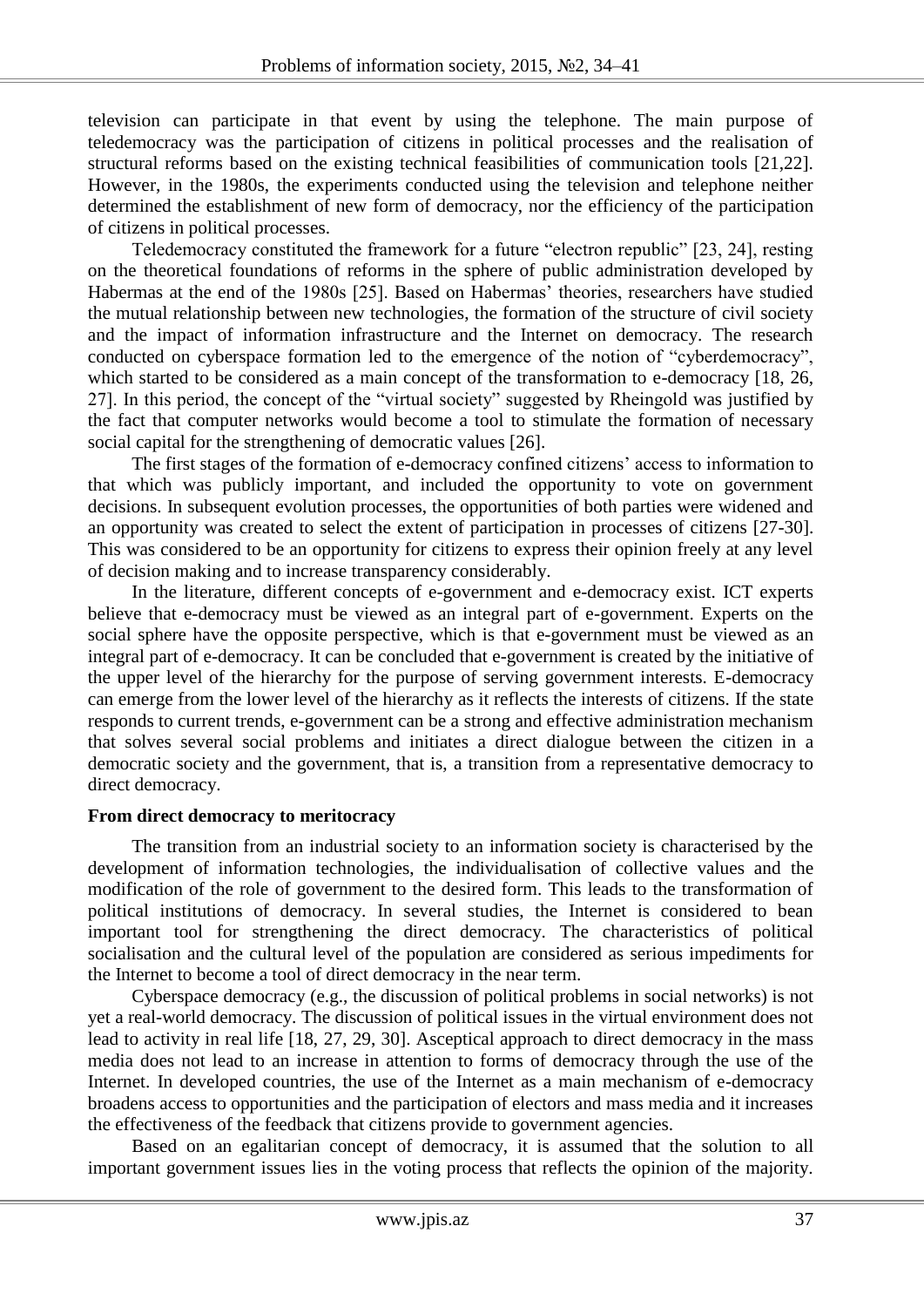In this case, everyone has an equal right to vote and no difference exists in the votes of voters. This mechanism seems simple at first sight but cannot be accepted as a factor in real public administration as such. A need for sufficiently varied solutions for different types of problems in the government causes the manipulation of problems in administrative decision making, psychological impact on public opinion and distorted results. This is a form of quantitative democracy, not direct democracy.

Figuratively speaking, the principal "currency" of democracy is information and communication. In the presence of those currencies, the citizens are organised, self-governed and an e-citizen is formed. Social networks and blogs play a prominent role in the formation of civil societies. As civil society or a horizontal relations system is formed, self-governance opportunities are established, meaning that some functions of the state are handed over to public institutions and local self-governance bodies. Other functions (production, sales, etc.) are conducted by the business sector.

In 1958, Young'sbook *The Rise of the Meritocracy: 1870–2033*describeda futuristic society in which the society was managed according to the intelligence quotient (IQ) of people [31]. In 1973, in his book *The Coming of Post-Industrial Society,* Bell noted that in the near future the meritocracy would eradicate the bureaucracy and the social structure of the society would be altered [32].

If in the 1990's a person's IQ exceeded 125, they were assigned to ruling class of meritocrats [31]. Formerly, people of high intelligence were encountered at different levels of the social hierarchy, and usually they gained a particular status of leadership within that social class. Now, a solid intellectual elite has been formed. According to this approach, society should be managed by people with the intellect and skills deserving of the highest level of the social hierarchy [33, 34]. Yet, people's living standards and rights must not vary depending on their level of education and intellect. Although different approaches exist with in meritocracy ideology, the transition to an information society and the rapid development of innovation technologies mean that meritocracy remains a mechanism for managing society preserving humanistic values, and forming a democratic society.

#### **E-democracy mechanisms**

At present, the states carry out initiatives, projects, and strategies at regional, national and local levels to transition to information society and develope-democracy mechanisms. For example, "The National Strategy on Development of the Information Society in the Republic of Azerbaijan for 2014–2020" includes the goals of effective regulation under the conditions of an information society, the expansion of e-government and the increase of effectiveness of public administration with application of ICT, the development of democratic principles and the achievement of high-quality electronic services [35].

The transition to an information society is not confined to the reforms implemented in public administration and requires the development of democratic principles, e-democracy mechanisms and the construction of those based on citizens' interests.

The following are suggested as development directions fore-democracy principles:

- The strengthening of relations between citizens and government bodies and the increase of effectiveness;
- The strengthening of horizontal links between citizens and the provision of openness;
- The formation of a communication and information culture between the government bodies and other socio-political entities;
- The reduction of administrative obstacles and corruption and transparency in establishing the relations between government bodies and civil societies;
- The development of electronic voting mechanisms;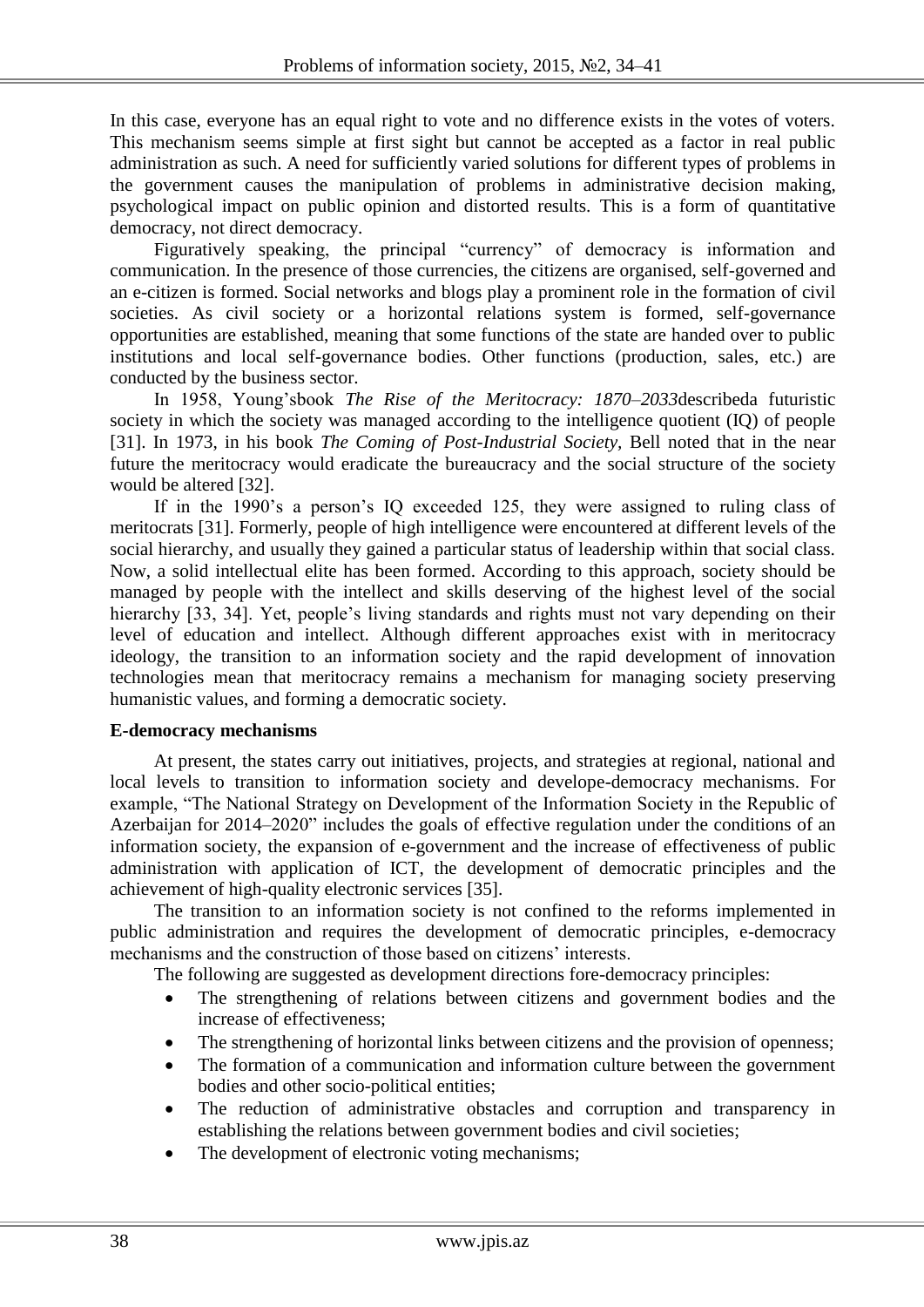- The mechanisms for citizens' participation in discussion of socio-political issues and socially important problems in online fora;
- The mechanisms for the formation of online society;
- The presence of public administration mechanisms at the level of local executive authorities;
- The formation of citizen control mechanisms on the activity of government bodies;
- The provision of functional activity of electronic document turnover and the considerable reduction of the impact of human factors;
- The support for establishment of social relations of institutions and citizens at all levels of socio-political activity.

Effective administration and e-democracy can be realised through the participation of citizens and civil societies in the socio-political decision-making process. E-democracy promotes more effective relations among the citizens, between the citizens and government structures and between civil society and the business sector. Different approaches to e-democracy exist and those are subject to criticism. The contradictions between the e-government concept which is essential for achieving reforms in the spheres of public administration and e-democracy have been debated in the recent literature.

### **Conclusion**

Different considerations concerning the efficiency level of e-government have been proposed. E-government formation has altered the structure of public administration, while the knowledge economy has caused advanced technologies to develop rapidly and become an integral part of government activity. E-government improves the efficiency of government structures and facilitates the formation of a new democracy model. The complete openness of governmental activities to society andthe opportunity for citizens to directly participate in proposing solutions to governmental and local issues via online voting constitute the basis of edemocracy.

This article presented researchers' views on the transformation of public administration and the formation of electronic democracy. The transition process from representative democracy to direct democracy was analysed and meritocracy was considered as one of the mechanisms of public administration. According to the meritocrat, public administration must be trusted to persons with corresponding intellect and skills, who deserve to occupy the highest level of the social hierarchy. Although different approaches exist within the ideology of meritocracy, the transition to an information society and the rapid development of innovation technologies mean that meritocracy remains a mechanism for managing society.

Despite the different approaches to e-government and e-democracy in the literature, it can be concluded that e-government is established by the higher level of the hierarchy to serve the government interests. In contrast, e-democracy reflects the interests of citizens' and emerges from the lower level of the hierarchy. Hence, the realisation of the concept of e-government is directed toward the development of e-government, and establishing effective mechanisms of edemocracy will alter the views how to manage society.

### **Acknowledgment**

This work was supported by the Science Development Foundation under the President of the Republic of Azerbaijan - Grant № EİF/GAM-2-2013-2(8)-25/03/1.

# **References**

1. McLuhan M. Understanding Media: The Extensions of Man. Routledge and Kegan Paul, London, 1964, 318 p.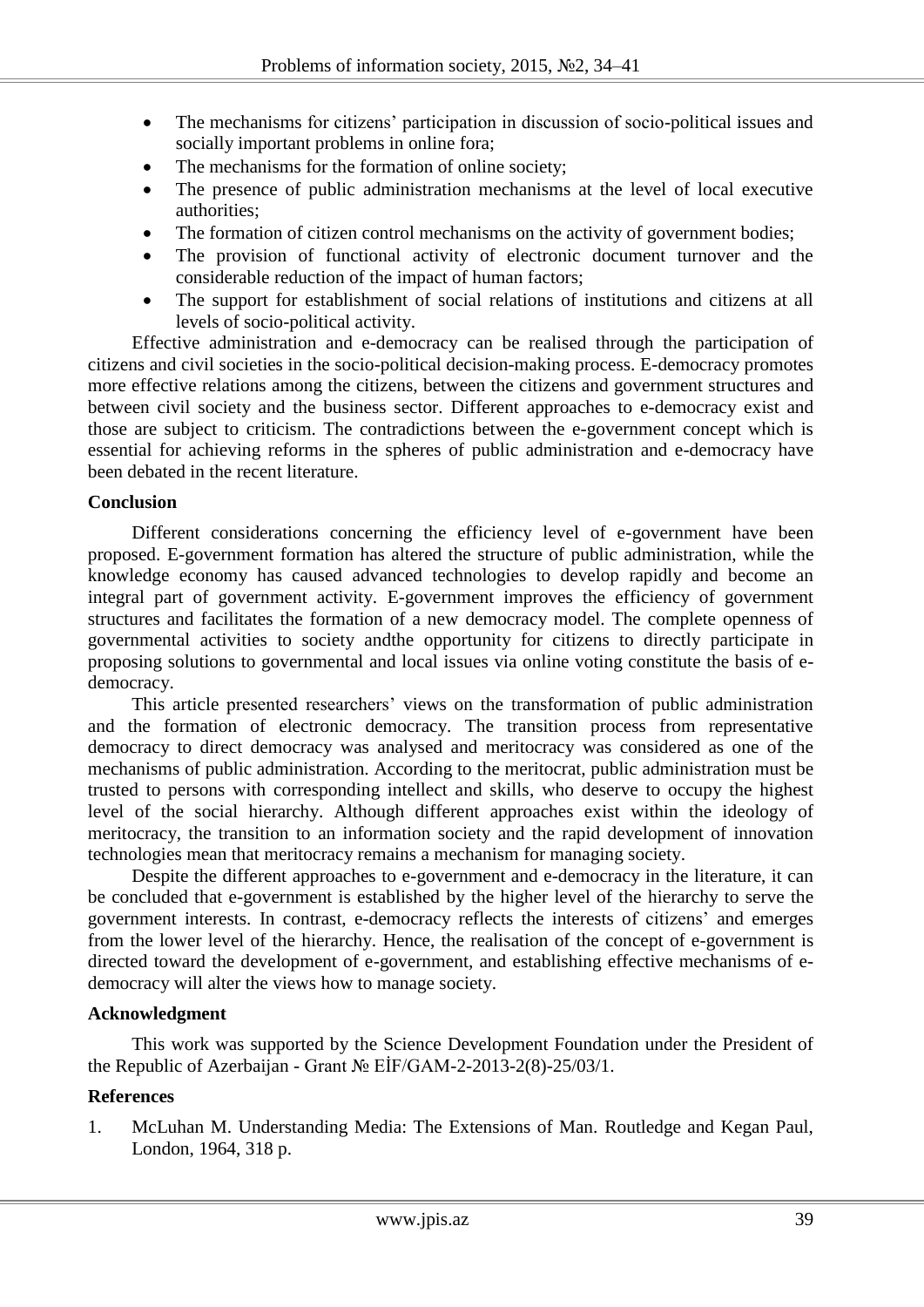- 2. Wahid F. The Current State of Research on eGovernment in Developing Countries: A Literature Review, In H. Scholl, M. Janssen, M. Wimmer, C. Moe & L. Flak (Eds.), Electronic Government, Springer, 2012, vol. 7443, pp. 1-12.
- 3. Zhang H., Xu X., Xiao J. Diffusion of e-government: A literature review and directions for future directions // Government Information Quarterly, 2014, vol. 31, no.4, pp. 63-636
- 4. Fang I. A History of Mass Communication Six Information Revolutions, Focal Press, 1997, 320 p.
- 5. Robertson D.S. The Information Revolution // Communication Research, 1990, vol. 17, no.2, pp. 235-254
- 6. Drucker P.F. Management Challenges for the 21st Century, Elsevier, Butterworth-Heinemann Ltd., Classic Collection, 1999, 224 p.
- 7. Rahman Sh., Rashid N., Yadlapalli A., Yiqun L. Determining factors of e-government implementation: a multi-criteria decision–making approach / Proceedings of PACIS 2014 Chengdu, China, 24-28 June, 2014, pp. 73-85.
- 8. Chen Y. C., Knepper R.Digital Government Development Strategies. Lessons for Policy Makers from a Comparative Perspective, In Electronic Government Strategies and Implementation. Idea Group publishing, 2005, 464 p.
- 9. Ozkan S., Kanat E.I. e-Government adoption model based on theory of planned behavior: Empirical validation // Government Information Quarterly, 2011, vol. 28, no. 4, pp. 503-513
- 10. Shareef M.A., Kumar V., Kumar U., Dwivedi Y.K. e-Government Adoption Model (GAM): Differing service maturity levels // Government Information Quarterly, 2011, vol. 28, no. 1, pp. 17-35
- 11. Bwalya K.J., Plessis T. Du and Rensleigh C. E-government implementation in Zambia prospects // Transforming Government: People, Process and Policy, 2014, vol. 8, no.1, pp. 101-130
- 12. Alshehri M., Drew S. E-government principles: implementation, advantages and challenges // Intnational Journal Electronic Business, 2011, vol. 9, no. 3, pp. 255-270
- 13. Siskos E., Askounis D., Psarras J. Multicriteria decision support for global e-government evaluation // Omega, 2014, vol.46, pp. 51–63.
- 14. SchedlerK., Scharf M.C. Exploring The Interrelations Between Electronic Government And the New Public Management - A Managerial Framework For Electronic Government / Workshop on Developing a Basic Research Program for Digital Government at the Kennedy School of Government at Harvard University, 2002, pp. 1-14.
- 15. Schedler K., Schmidt B. Managing the e-government organization // International Public Management Review, 2004, pp. 1-20.
- 16. Wimmer M.Knowledge Management in Electronic Government. Springer-Verlag, 2003
- 17. Meier A. eDemocracy & eGovernment, Springer-Verlag. Berlin, Heidelberg, 2012, 226 p.
- 18. Williams R.W. Democracy, Cyberspace, and the Body, 2006,http://clogic.eserver.org/2006/williams.html
- 19. Carrizales T.Critical Factors in an Electronic Democracy: a Study of Municipal Managers // The Electronic Journal of e-Government,2008, vol. 6, no.1, pp. 23-30
- 20. Anttiroiko A.-V. Building Strong E-Democracy The Role of Technology in Developing Democracy for the Information Age // Communications of the ACM, 2003, vol. 46, no. 9, pp. 121-128
- 21. Becker T. Teledemocracy: Bringing Power Back to the People // The Futurist, 1981,pp.6-9
- 22. Becker T. Teledemocracy, Section: E-Democracy, Category: Introduction to E-Democracy // Information Resources Management Association, 2007, pp. 1519-1520, www.irmainternational.org/viewtitle/11706/
- 23. Grossman L.K.The Electronic Republic. Reshaping Democracy in the Information Age. N.Y.: Viking  $(20<sup>th</sup>$  Century Fund), 1995, 290 p.